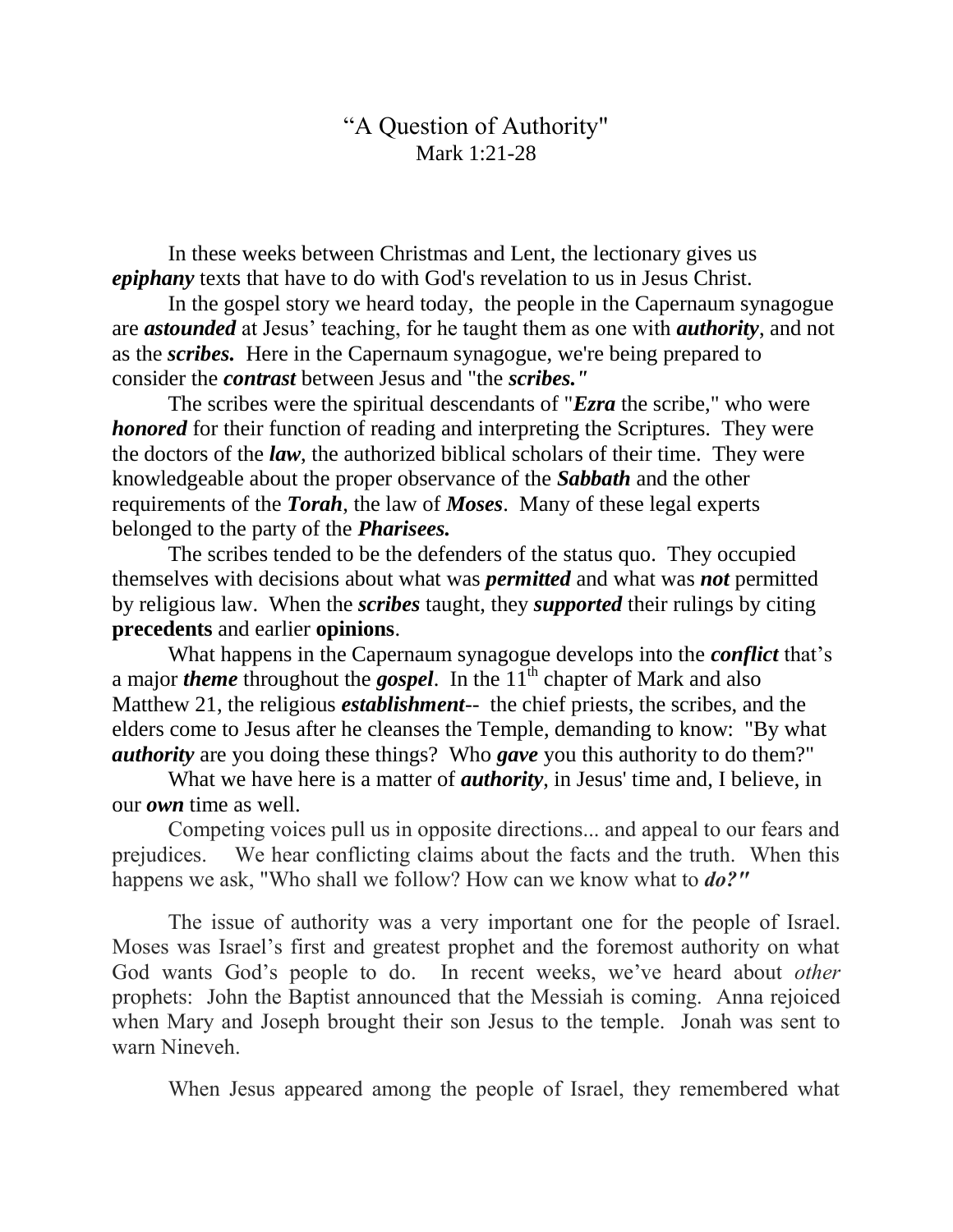Moses said about how to recognize God's true *prophet.* Mark tells us that witnesses are *amazed* at what he says. Jesus' message is new and different. People exclaim, "What's this?! Something *new* is happening here! This man, Jesus, teaches with a holy *authority."*

Even unclean spirits recognize his power. Jesus' words get results. He *speaks* and an evil spirit is cast out. A man who was mentally disturbed is made *whole* again. His illness is healed. His life is reclaimed. His condition had made him an *outcast*. But, now he is cured of this demon, and he can be restored to God and to his community.

Did you *notice?* Mark doesn't really tell us what Jesus *said* in the synagogue. Throughout Mark's gospel, Jesus himself seems to be the *content* of the teaching. The authority isn't so much in what he *says*, but in how he *lives* as one with *authority*—an authority very different from that of the religious authorities like the scribes.

Throughout the gospel, we see Jesus eating with tax collectors and sinners; we see Jesus healing on the Sabbath day, silencing the scribes' objection not with an *answer--* but a *question:* "Is it lawful on the Sabbath day to do good or to do harm, to save a life or to kill?" We see Jesus moved by the faith of a Syro-Phoenician woman who dared to argue with him to heal her daughter.

In Jesus' life, we have seen and heard *clues* of how his authority was made known in the *world*. The authority of Jesus moves us toward *inclusion*, rather than exclusion. Jesus reached out to include tax collectors and sinners, poor widows and prostitutes. He held up little *children* as models of the reign of God… and *foreigners* as models of faith.

As followers of Jesus, we need to be *suspicious* of religious authority that advocates exclusion, or that tries to keep certain people *out,* by rules or daily practice. Jesus' authority values *persons* over rules or traditions. We see and hear this *person*-centered morality at every turn, but most clearly in Jesus' arguments with the religious leaders over the Sabbath laws and other written traditions. "Is it lawful on the Sabbath to *save* life-- or to kill?" So as individuals and as the church, we need to value persons over rules.

There has always been a danger that we will try to use the scriptures to confirm what we already *think*... and that we will hear only what we *want* to hear.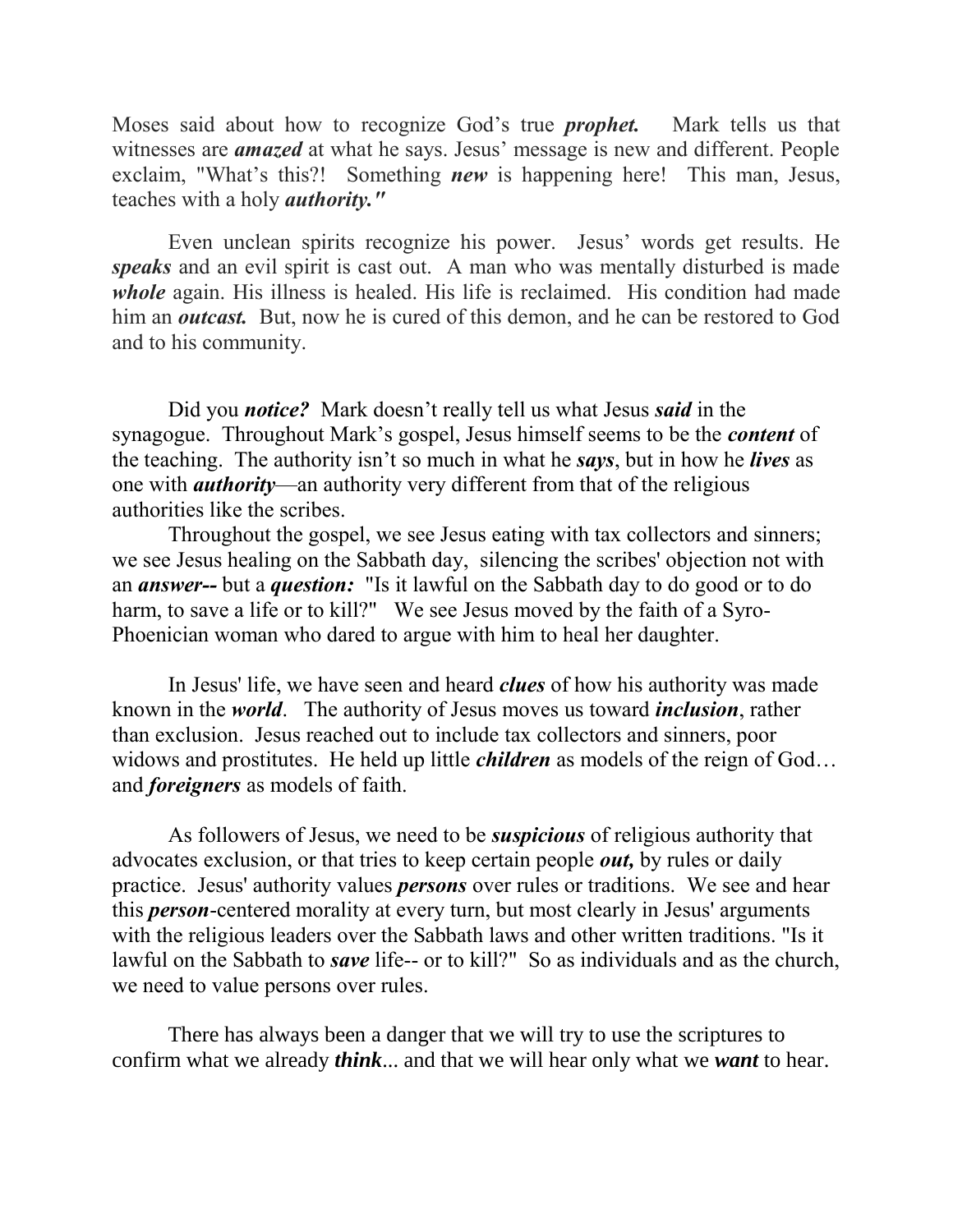Because they already hated Jews, some Germans once found in the Bible justification for *slaughtering* millions of Jews or rationalized their failure to resist evil. Because they wanted to keep their human property, some *American* Christians didn't see a conflict between their faith and buying and selling human beings as if they were animals.

Mean-spirited people usually find a *mean* God in the Bible. Comfortable, *privileged* people usually find that the Bible supports social and political *conservatism*. Poor, exploited people usually find that it supports social and political reform or revolution.

So-- what is to *keep* us from simply *using* the Bible to give authority to our own religious, social, political, and economic *prejudices?* What is to *prevent* us from using the Bible as a pious *excuse* for refusing to face the radical *claims* the living God makes on every area of our *lives*, here and now?

In the Reformed tradition, one of the essential beliefs of our *faith* is a recognition of the human tendency to make *idols* and to *oppress* those who have less *power* than we do. The *positive* part of that belief is our belief that we are called by God to work to transform society by seeking justice and living in obedience to the Word of God.

This is a time of great turmoil in Christ's church. During *another* time of turmoil, Martin Luther and John Calvin and other reformers challenged the religious establishment of *their* times and brought about the Protestant *Reformation*.Later, *abolitionists* challenged the status quo in a church that tolerated or actively supported the institution of *slavery*. The traditional view of *women's* role in the church was challenged and eventually women were ordained as elders, deacons, and ministers of the word and sacrament—or as we now say, "teaching elders."

None of these changes was *comfortable*. Change is *hard*... and *painful*. Sometimes it's hard to discern God's will for us, as individuals or as the church, in the midst of complex, divisive issues. People who advocated for the changes were seen as "fanatical"... "immoral"... *"subversive."*

The *scribes* we hear about in the gospel weren't bad people. They were trying to interpret God's will to people by spelling out the rules for living faithfully in great detail. They didn't know what to *do* with Jesus when he came proclaiming the good news of the kingdom of God, telling people to repent-- *change*-- and *trust* in the good news. Whenever he challenged the status quo, they questioned his *authority.* 

As followers of Jesus Christ, we confess that Jesus is *Lord* of our life. We're called to *trust* in Jesus. We're invited to continually be *amazed* at the *truth*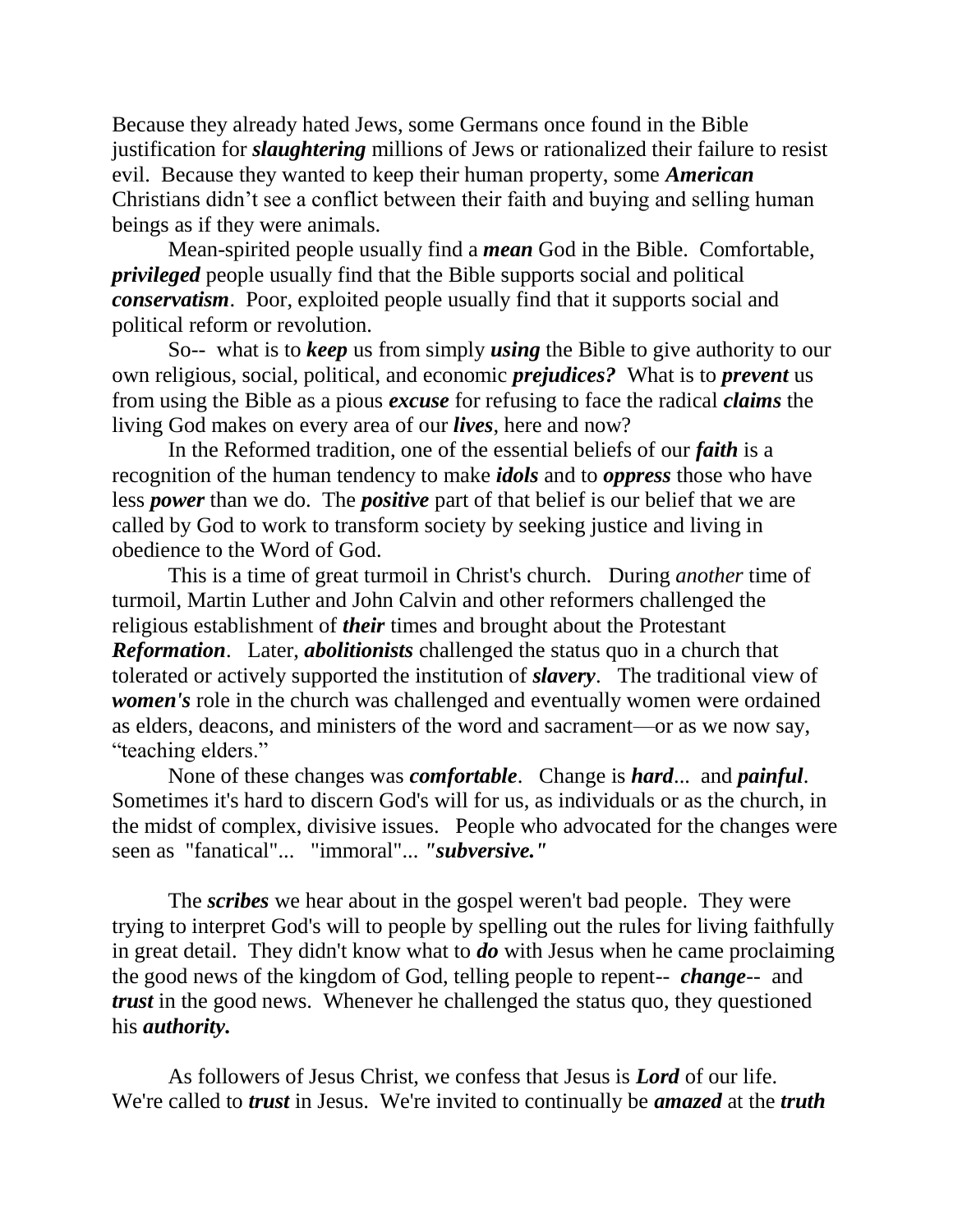and *grace* and *freedom* we find in his teaching... and his *power* to even cast out unclean spirits.

 Over the past 2,000+ years, Christians have continually needed to ask in every new time, place, and situation, "What is the living Lord saying and doing, here and *now?* What do we need to say and do in order to be faithful and obedient in our time and place?"

For over 2,000 years, Christians have looked to *Christ--* who proclaimed the reign of God, preaching good news to the poor and release to the captives, teaching by word and deed and blessing the children... healing the sick... and binding up the brokenhearted... eating with outcasts... forgiving sinners... and calling all to repent and believe the gospel. $<sup>1</sup>$ </sup>

Look to Christ, who teaches us that the fundamental expression of God's will is the twofold commandment to **LOVE**: Love God and love your neighbor, who is anyone God puts in your path.

Look to Christ, who responded with compassion to those others **reject** and **condemn**.

One of the reasons the church exists is to speak and act consistently with God's character and purpose—like *Jesus* did. In today's lesson about Jesus and the unclean spirit, Jesus doesn't make compromises with evil. He acts to defeat evil so people can be set *free* for new *life.* He sets them free from what *possesses* them. He heals them of what ails them. Jesus' authority did not come from military force, wealth or social standing. His authority is from *God,* because, like God, Jesus has the ability to deliver and to heal, to convict and to forgive, to cleanse and to raise from the dead.

There's an *urgency* in Mark's gospel to recognize that Jesus has a claim on our lives. We recognize it occasionally in the world. But we see it most powerfully in the worship and sacraments of the community of faith.

Christ calls us to confront and overcome the harmful and destructive forces in our lives and in the world around us. Because we share in the love of Christ, we have the ability to create a caring *community* where the lost and the alienated are welcomed *home.*

Because we are a *praying* community, we share in Christ's ability to focus the creative power of the universe and use it to restore people to health and wholeness.

 $\overline{a}$ 

 $1$  Brief Statement of Faith (1991) of the Presbyterian Church (U.S.A.)